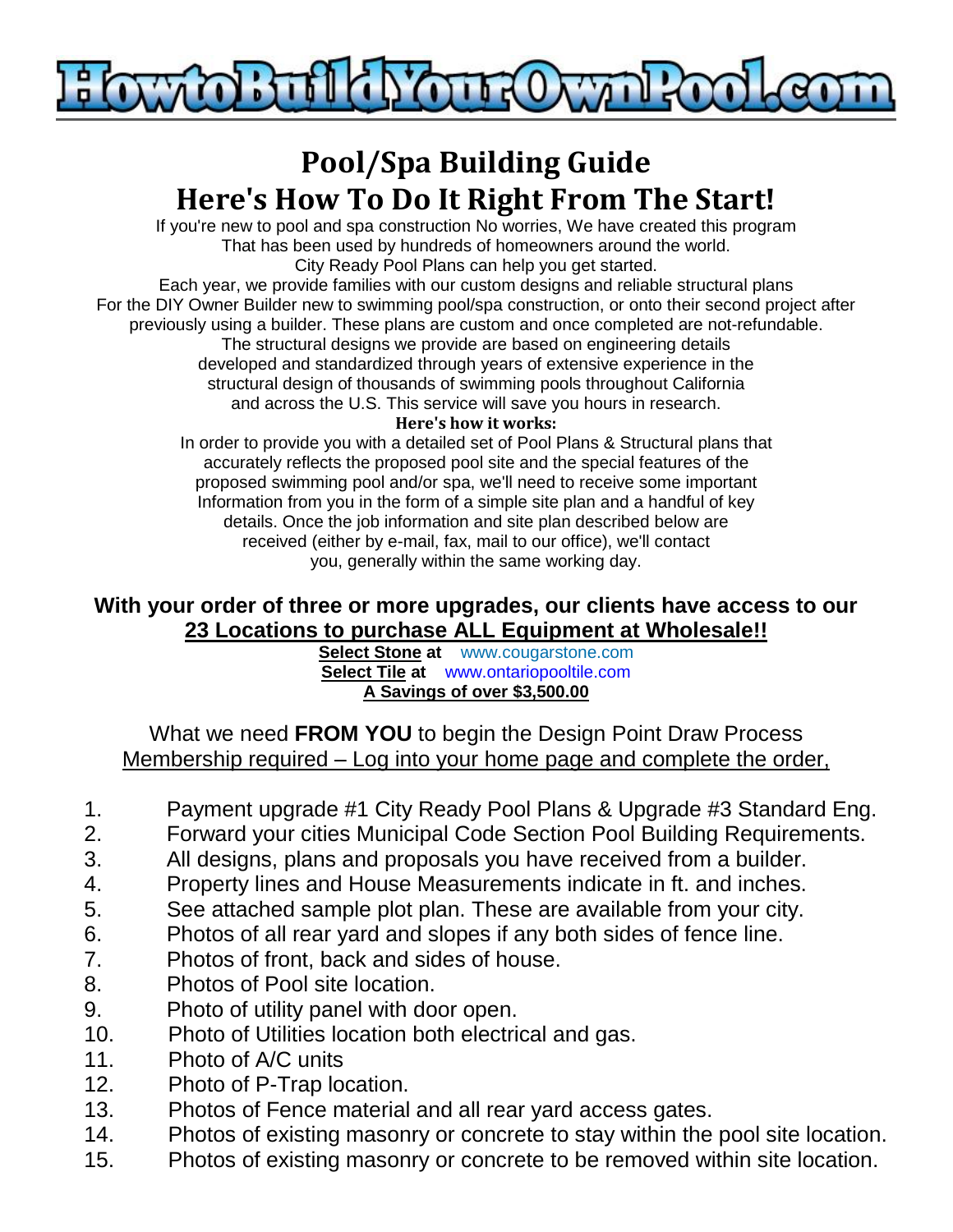- 16. Email all design and material choices.
- 17. Concepts noted to be in plan of any new barbeques or fire-pits, rockslides.
- 18. Indicate any steps and loveseat types designer should reference.
- 19. Note any special requirements of Pool and Spa lights.
- 20. Indicate any sheer descents or deck spray locations.
- 21. Indicate existing property line fence type, height and material.
- 22. North indicator.
- 23. Coping choice (Call if needed) Plaster choice (color, type)
- 24. Pool shallow end is  $3\frac{1}{2}$  what is your Deep End?
- 25. Pool Equipment brand Pentair or Hayward or other.
- 26. Will you want to use your IPhone to control the pool equipment?
- 27. Indicate desired Pool Equipment Location and product choice if any.
- 28. Note: Pool Equipment Set back requirements may apply.
- 29. Indicate tractor point of access. Left or Right or Rear
- 30. Any Slope conditions on or off property. Yes/No

**Notice from the site plan below** on the North & East property line have indicated areas by several "Y"'s These area's are slope conditions. The North property line is an "Up-Slope" and the East property line is a "Down Slope" The V of the Y indicates the "Top" of slope and the bottom of the I indicates the toe of slope.

Additional structural details may be obtained for an

additional cost and are required for these conditions if the pool is within 10' of any slope.

#### *Conditions that Require Additional Structural Details:*

Some examples of conditions that would require additional structural details include:

• Pools located on or near slopes (both ascending and descending)

• Pools located adjacent to retaining walls

- Pools located less than three feet from adjacent structures (including patio covers)
- Other special features such as waterfalls, artificial rockwork, slides, grottos, vanishing edges, etc.

For a multitude of reasons, frequently a soil report may be required for construction of a swimming pool. The soil report may require additional structural details due to the unique soil conditions at the proposed swimming pool/spa site.

**Upgrade #3 Standard Pool Engineering** *Only***, \$199** This program requires standard membership and Upgrade #1 City Ready Pool Plans. With program feature upgrade #3 (Pool Engineering) We assist you in obtaining Standard Pool Engineering for you project. Standard Swimming Pool engineering is commonly attached to the "Noted City Ready Pool Plan" combined together completes what the cities except at your cities building and safety department. (This does not include any special details your design may need. See Upgrade #4 under program features.) This will complete what you will need to be prepared for the permit and plan check submittal, we will need your "City Swimming Pool Building Requirements Form from you. This form is obtained from you cities "Building and Saftey Dept". It is up to you to find this document and forward those required documents to us in aiding you to complete your plans. **Florida members note: Your state requires special hydraulics details not required in other states. The cost for this and engineering combined is \$689.00**

*Need, Recommendations for Subcontractors Specializing In Pool Construction?* **Upgrade #7 Bids Direct** *Only***, \$299** - We have a great list for subcontractors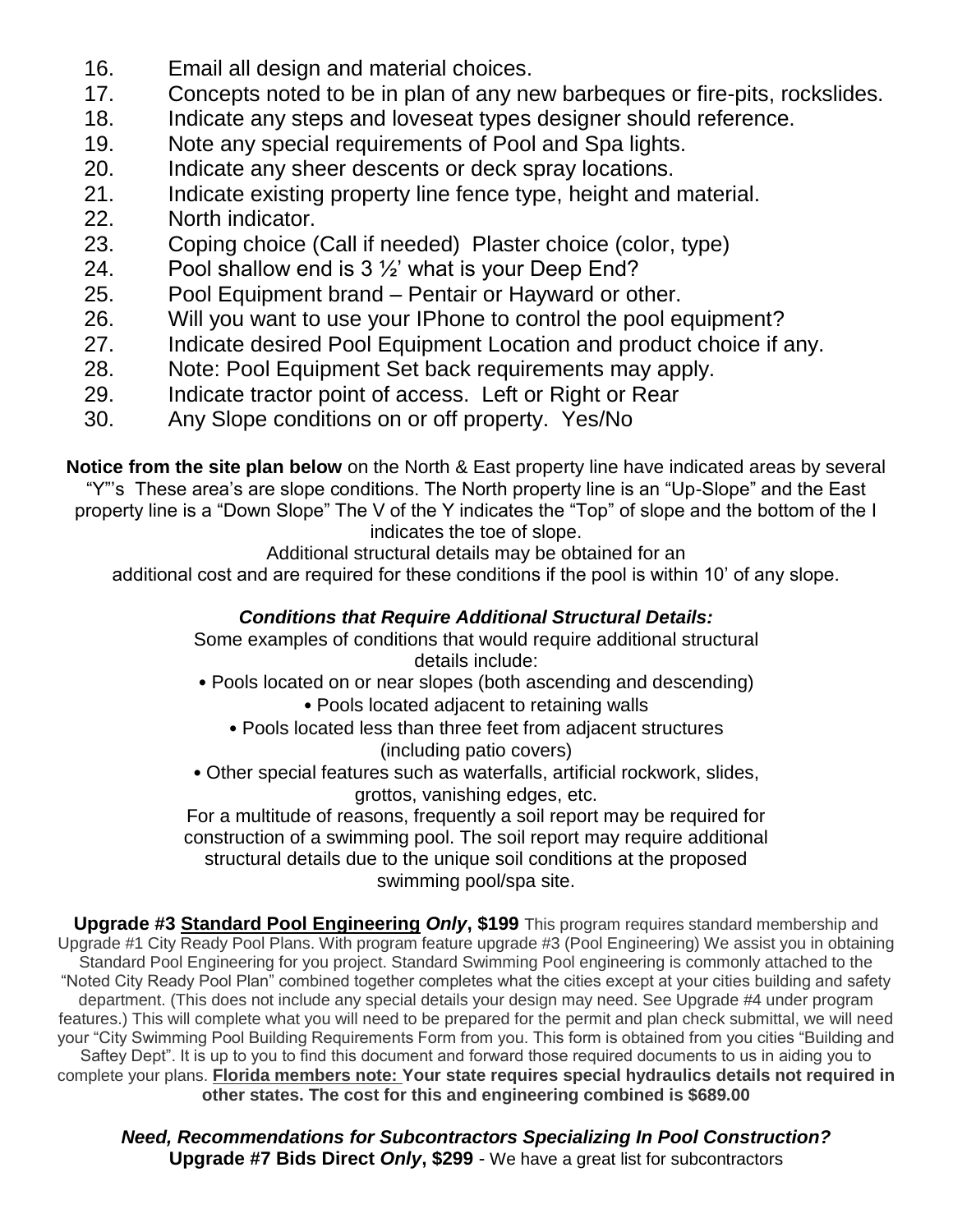specializing in swimming pool construction. Our list of subs are rated by our members. On the list you will receive many contacts for each phase. The contractor with \*\*\* before the listing shows this contractor received great feedback.



PROPERTY LINE

SAMPLE SITE PLAN